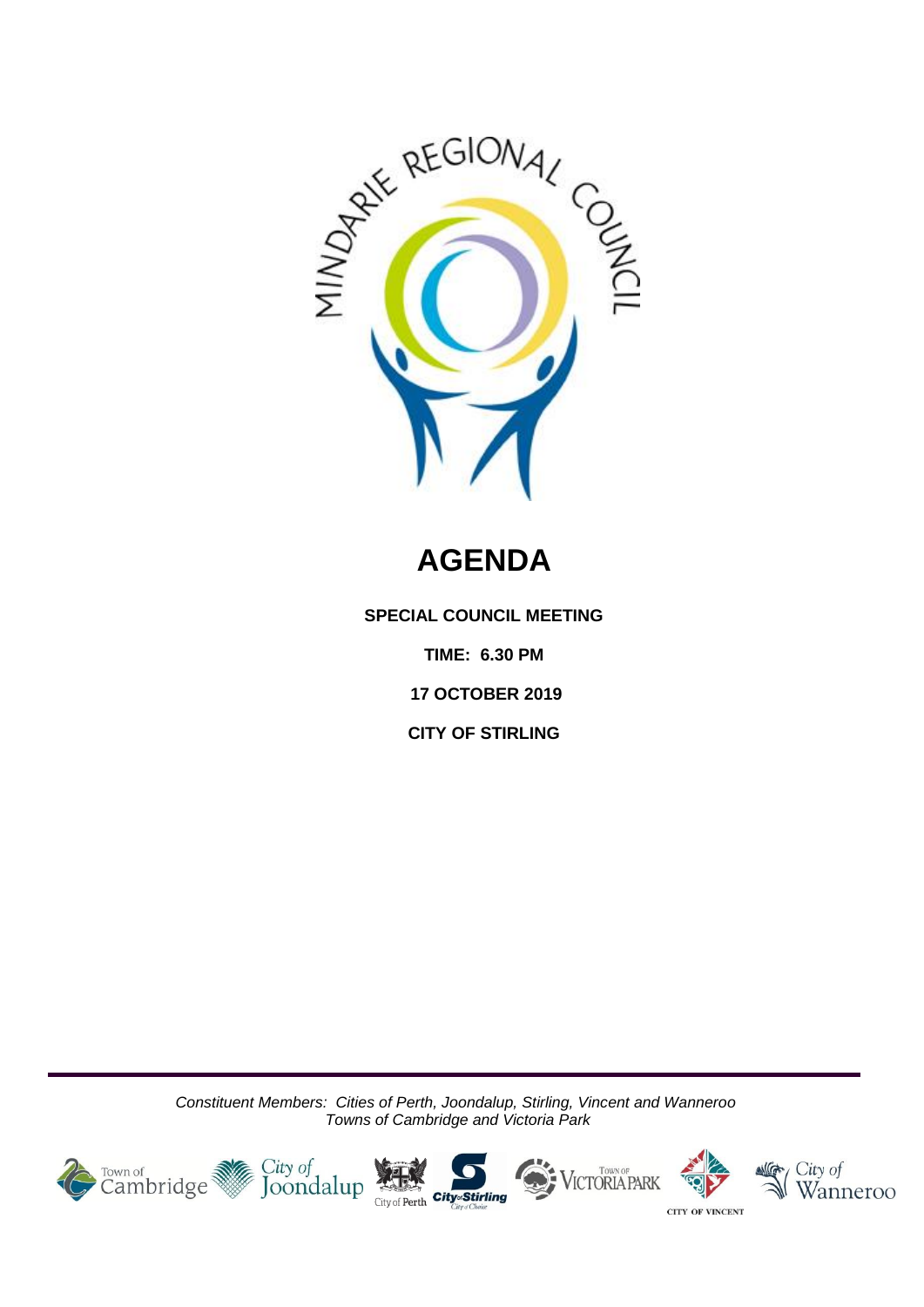#### **MINDARIE REGIONAL COUNCIL NOTICE OF MEETING**

15 October 2019

Councillors of the Mindarie Regional Council are advised that a Special Meeting of the Council will be held in the Council Chambers of the City of Stirling, 25 Cedric Street, Stirling at 6.30 pm on 17 October 2019.

The agenda pertaining to the meeting follows.

Your attendance is respectfully requested.

**GÜNTHER HOPPE CHIEF EXECUTIVE OFFICER**

#### **MINDARIE REGIONAL COUNCIL - MEMBERSHIP**

Cr D Boothman JP (David) - **Chair** City of Stirling Cr R Fishwick JP (Russ) - **Deputy Chair** City of Joondalup Cr M Norman (Mike)<br>
Cr L Kosova (Len)<br>
Cr L Kosova (Len) Cr L Kosova (Len) Cr S Migdale (Suzanne) City of Stirling Cr K Sargent (Keith) City of Stirling Cr S Proud JP (Stephanie) City of Stirling Cr E Cole (Emma) City of Vincent Cr R Driver (Russell) City of Wanneroo Cr F Cvitan JP (Frank) City of Wanneroo Cr K Shannon (Keri) Town of Cambridge Cr K Vernon (Karen) Town of Victoria Park

NB: Although some Councils have nominated alternate members, it is a requirement that a Council carries a specific resolution for each occasion that the alternate member is to act.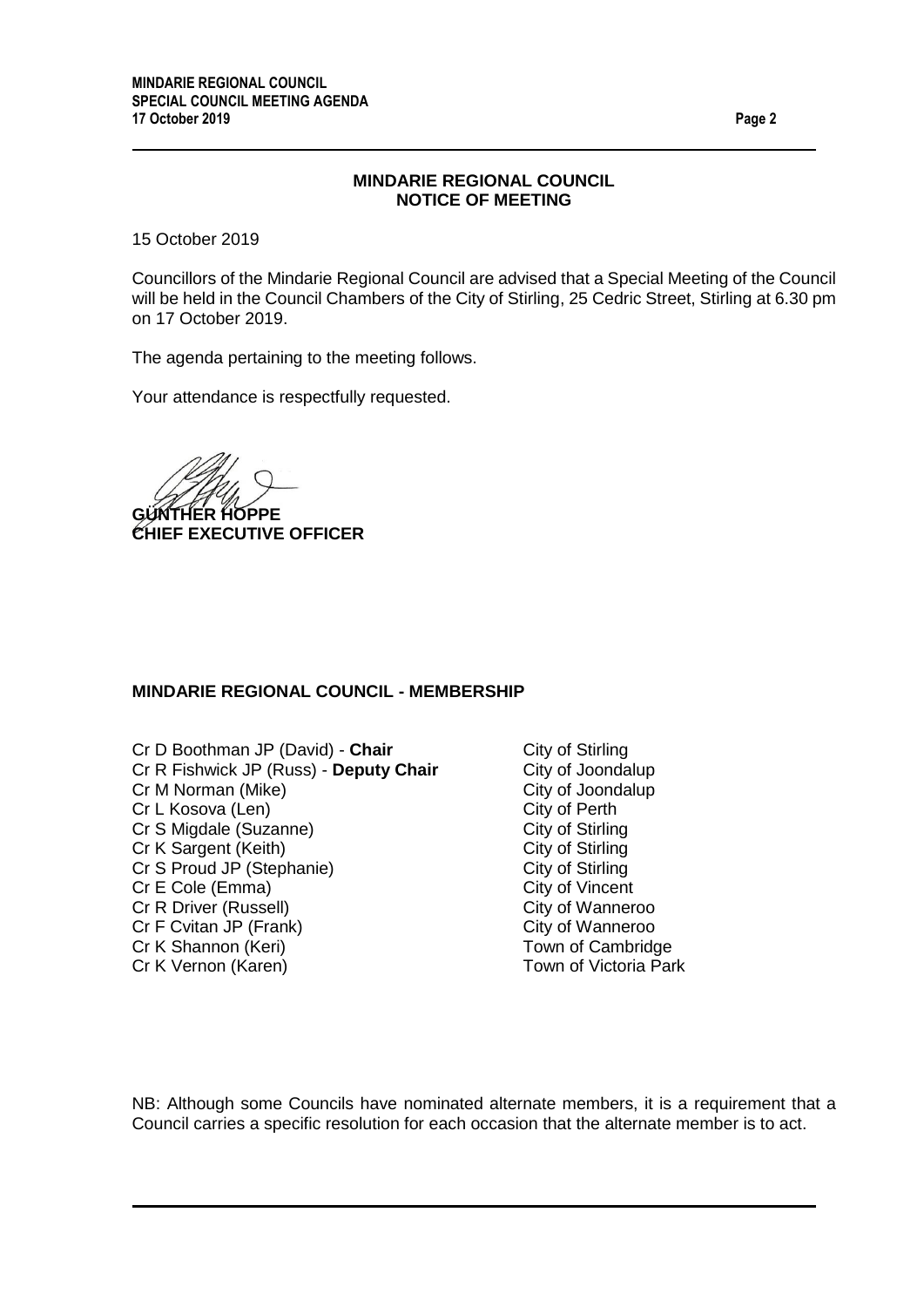## **CONTENTS**

|               | 1 DECLARATION OF OPENING / ANNOUNCEMENT OF VISITORS 4       |  |
|---------------|-------------------------------------------------------------|--|
|               |                                                             |  |
| $\mathcal{S}$ |                                                             |  |
|               |                                                             |  |
| $5 -$         |                                                             |  |
| 6             | MATTERS FOR WHICH THE MEETING MAY BE CLOSED TO THE PUBLIC 5 |  |
|               | 6.1 TAMALA PARK CONTAINER DEPOSIT SCHEME AND INFRASTRUCTURE |  |
|               |                                                             |  |
| <b>7</b>      |                                                             |  |
| 8             |                                                             |  |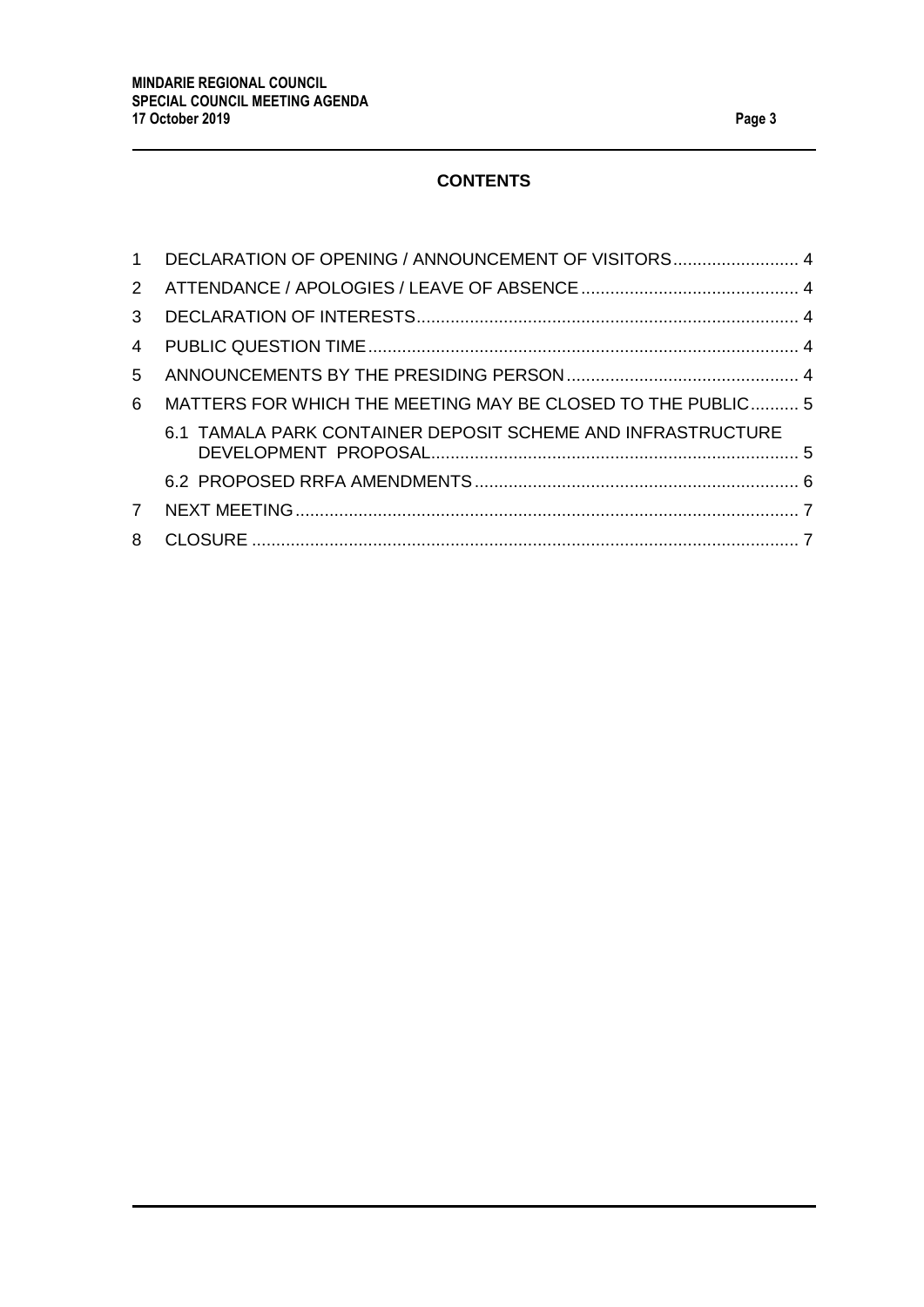### <span id="page-3-0"></span>**1 DECLARATION OF OPENING / ANNOUNCEMENT OF VISITORS**

### <span id="page-3-1"></span>**2 ATTENDANCE / APOLOGIES / LEAVE OF ABSENCE**

#### <span id="page-3-2"></span>**3 DECLARATION OF INTERESTS**

Declaration of Financial/Conflict of Interest to be recorded prior to dealing with each item.

*Disclosure of Financial and Proximity Interests*

- *(a) Members must disclose the nature of their interest in matters to be discussed at the meeting. (Section 5.65 of the Local Government Act 1995).*
- *(b) Employees must disclose the nature of their interest in reports or advice when giving the report or advice to the meeting. (Sections 5.70 and 5.71 of the Local Government Act 1995).*

#### *Disclosure of Interest Affecting Impartiality*

*(a) Members and staff must disclose their interest in matters to be discussed at the meeting in respect of which the member or employee has given or will give advice. (b)*

#### <span id="page-3-3"></span>**4 PUBLIC QUESTION TIME**

#### <span id="page-3-4"></span>**5 ANNOUNCEMENTS BY THE PRESIDING PERSON**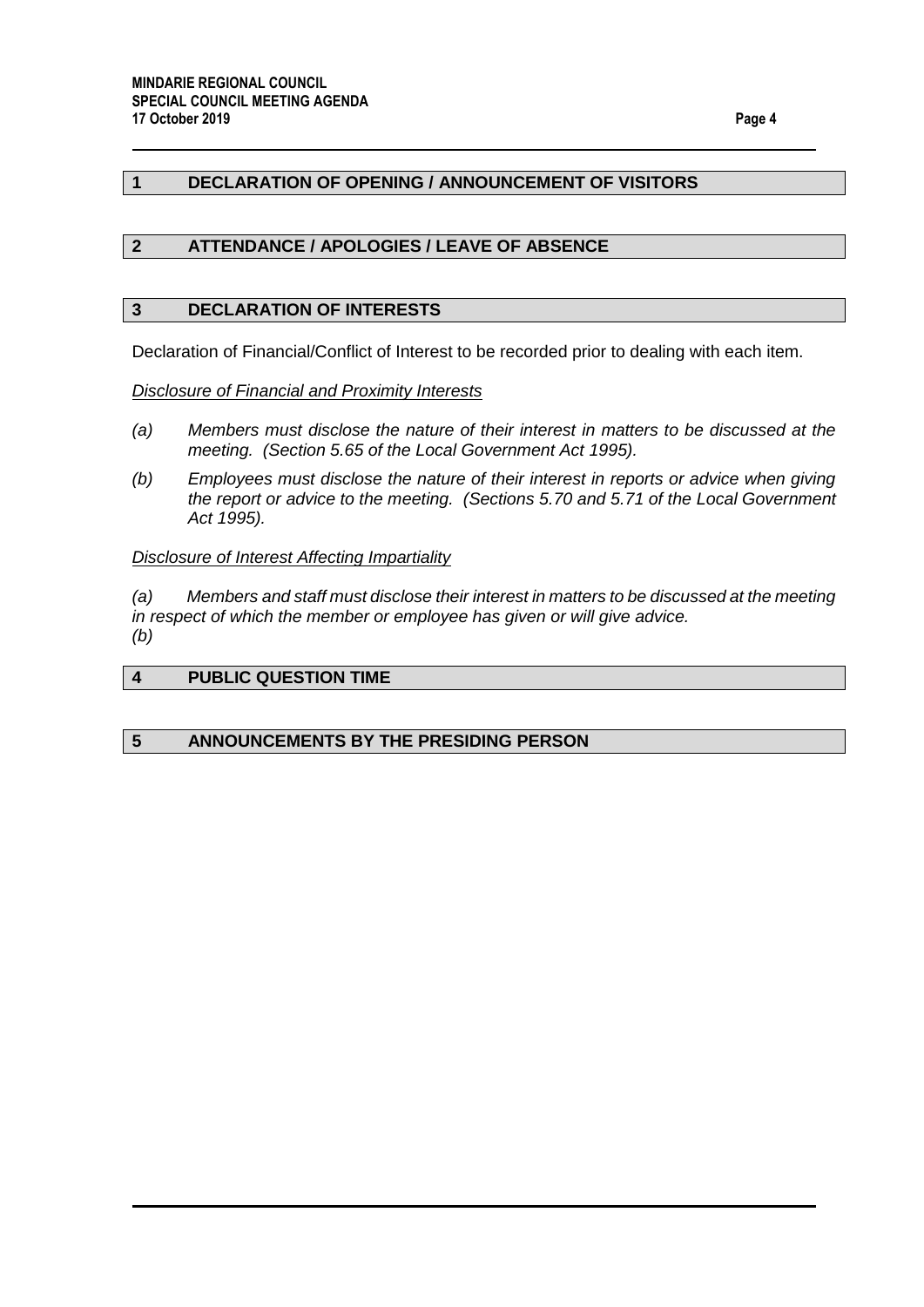## <span id="page-4-0"></span>**6 MATTERS FOR WHICH THE MEETING MAY BE CLOSED TO THE PUBLIC**

**This report is Confidential in accordance with Section 5.23 (2) (c) and 5.23 (2) (e)(ii) of the** *Local Government Act 1995* **as the report deals with a matter where a contract which may be entered into; in addition the report deals with a matter that if disclosed, would reveal information that has a commercial value to a person**

<span id="page-4-1"></span>

| 6.1             | <b>TAMALA PARK CONTAINER DEPOSIT SCHEME AND</b><br>INFRASTRUCTURE DEVELOPMENT PROPOSAL |
|-----------------|----------------------------------------------------------------------------------------|
| <b>File No:</b> | <b>WST/59-02</b>                                                                       |
| Attachments(s): | <b>Nil</b>                                                                             |
| Date:           | <b>15 October 2019</b>                                                                 |
|                 | <b>Responsible Officer:   Chief Executive Officer</b>                                  |

#### THIS IS A CONFIDENTIAL ITEM, NOT FOR PUBLIC VIEWING

TO BE SENT UNDER SEPARATE COVER TO MEMBER COUNCIL COUNCILLORS, MEMBER COUNCIL CHIEF EXECUTIVE OFFICERS AND MEMBERS OF THE MINDARIE REGIONAL COUNCIL STRATEGIC WORKING GROUP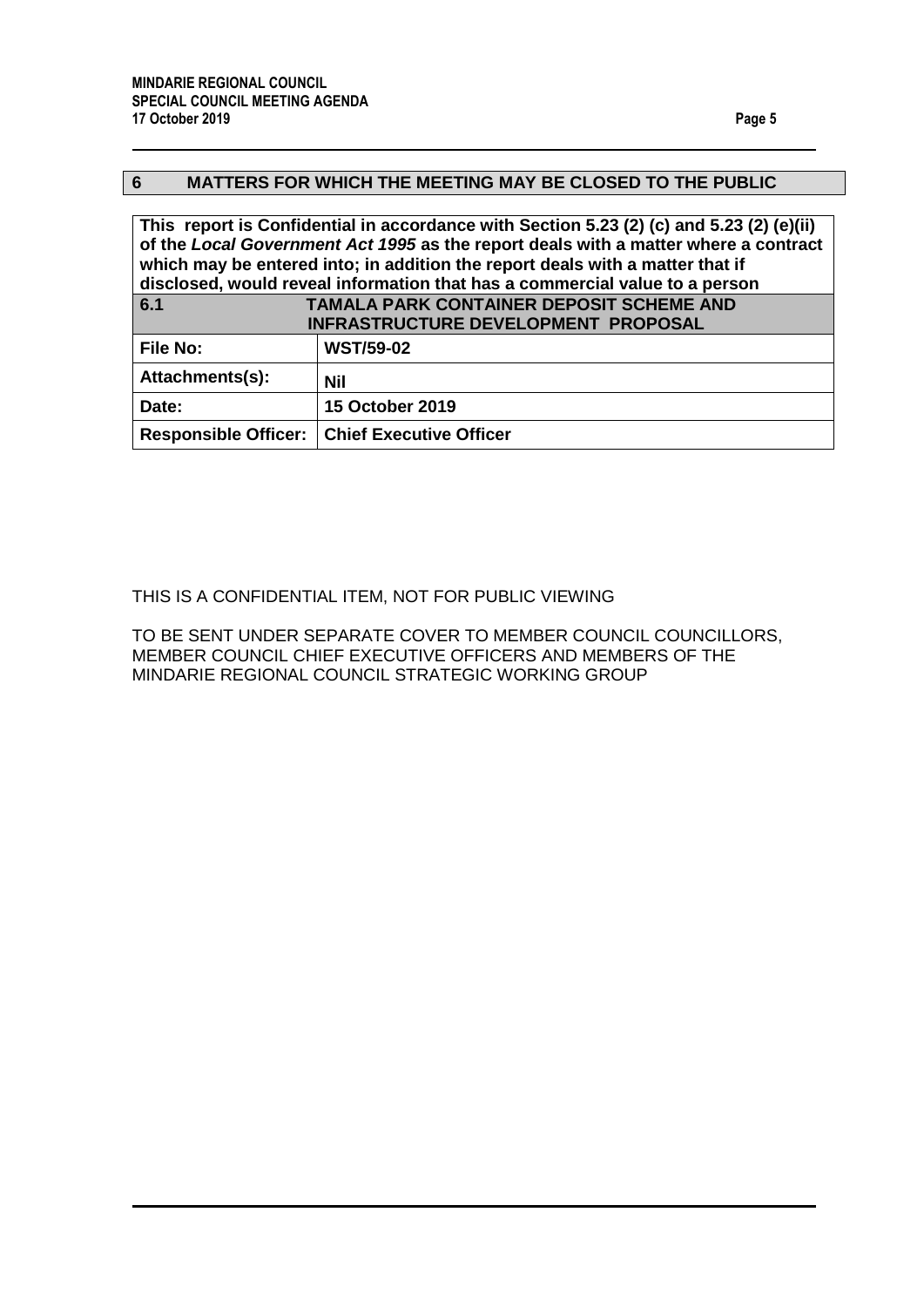<span id="page-5-0"></span>

| This report is Confidential in accordance with Section 5.23 (2) (e)(ii) of the Local<br>Government Act 1995 as the report deals with a matter that if disclosed, would<br>reveal information that has a commercial value to a person. |                                                |  |  |  |
|---------------------------------------------------------------------------------------------------------------------------------------------------------------------------------------------------------------------------------------|------------------------------------------------|--|--|--|
| 6.2                                                                                                                                                                                                                                   | <b>PROPOSED RRFA AMENDMENTS</b>                |  |  |  |
| <b>File No:</b>                                                                                                                                                                                                                       | <b>WST/59-02</b>                               |  |  |  |
| Attachments(s):                                                                                                                                                                                                                       | Attachments 1 & 2                              |  |  |  |
| Date:                                                                                                                                                                                                                                 | <b>15 October 2019</b>                         |  |  |  |
|                                                                                                                                                                                                                                       | Responsible Officer:   Chief Executive Officer |  |  |  |

## THIS IS A CONFIDENTIAL ITEM, NOT FOR PUBLIC VIEWING

TO BE SENT UNDER SEPARATE COVER TO MEMBER COUNCIL COUNCILLORS, MEMBER COUNCIL CHIEF EXECUTIVE OFFICERS AND MEMBERS OF THE MINDARIE REGIONAL COUNCIL STRATEGIC WORKING GROUP